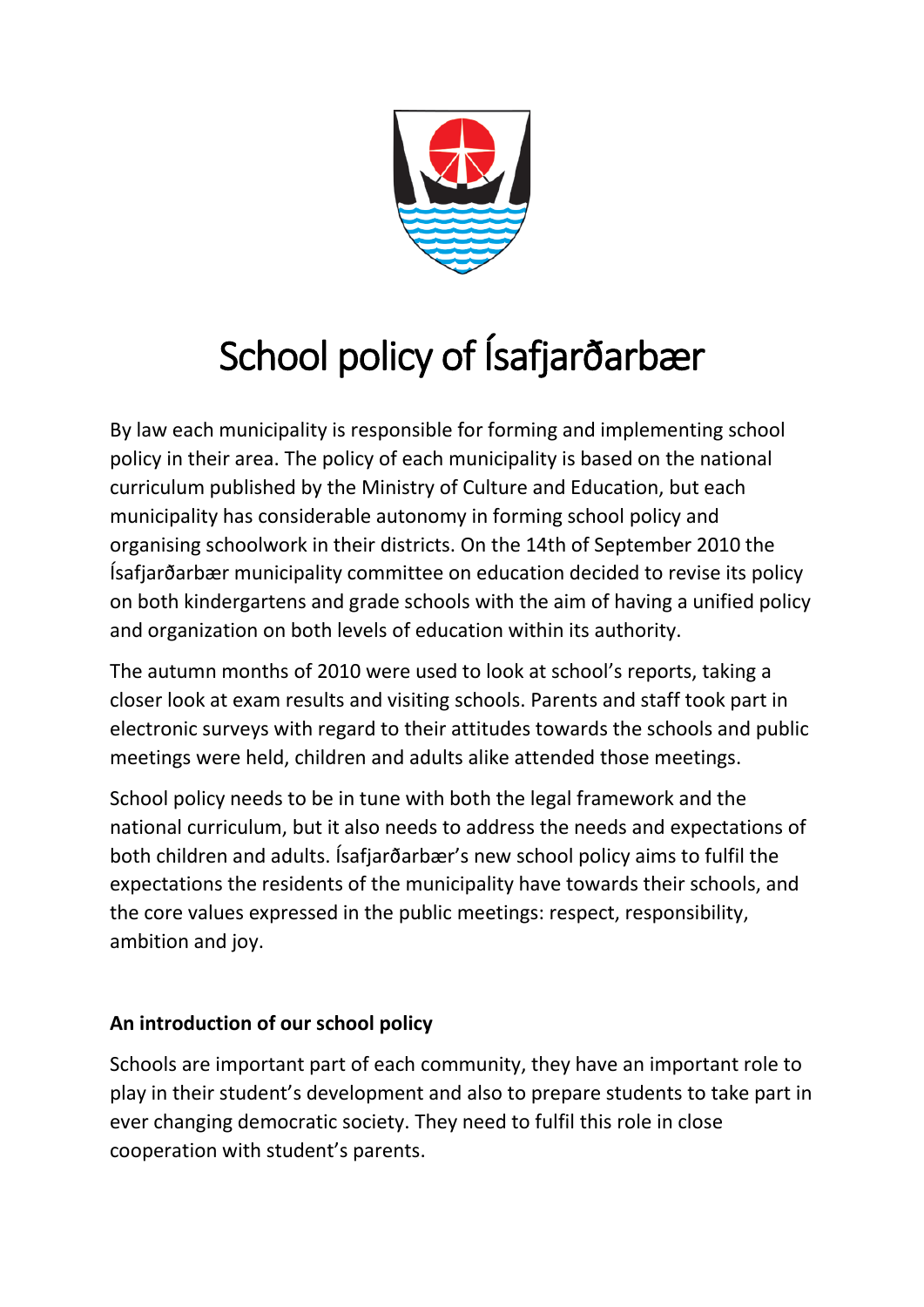School policy needs to be clear and in step with the community so that the students are ready to take the next step forward when they leave school. The core values of Ísafjarðarbær's school policy are: respect, responsibility, ambition and joy. By respect we mean that everyone has the right to feel well at school and have an opportunity to express themselves as individuals doing work that is appropriate to them. Each person has the responsibility to treat their fellow students, members of staff and in fact everyone associated with their school with respect.

Each person has to conduct themselves in a responsible manner, in their actions and their schoolwork, in accordance with their level of cognitive and personal development.

Ambition and schoolwork go hand in hand and it is our policy that we use the best methods available to us. Quality in schools is difficult to measure but we do use the national examinations as a benchmark, we aim to be above the national average when our grade schoolers are examined.

Joy should be a permanent feature of our school community, where people enjoy their work ambition and responsibility are easy to achieve.

We need to ensure every child enjoys being with us and taking advantage of the educational opportunities we provide. Education about the diversity of human life and different lifestyle choices should be an integral part of schoolwork on all levels.

# **Teaching methods**

It is our goal that all work in our schools is both ambitious and progressive. We need to utilize the excellent access we have both to the nature that surrounds us and the institutions and businesses in our community. We need to take into account the different needs of each pupil as much as possible, and the school environment needs to be as supportive and inspiring as possible. The evaluation of our schools needs to be multi layered, valid, dependable and must include all features of our schools.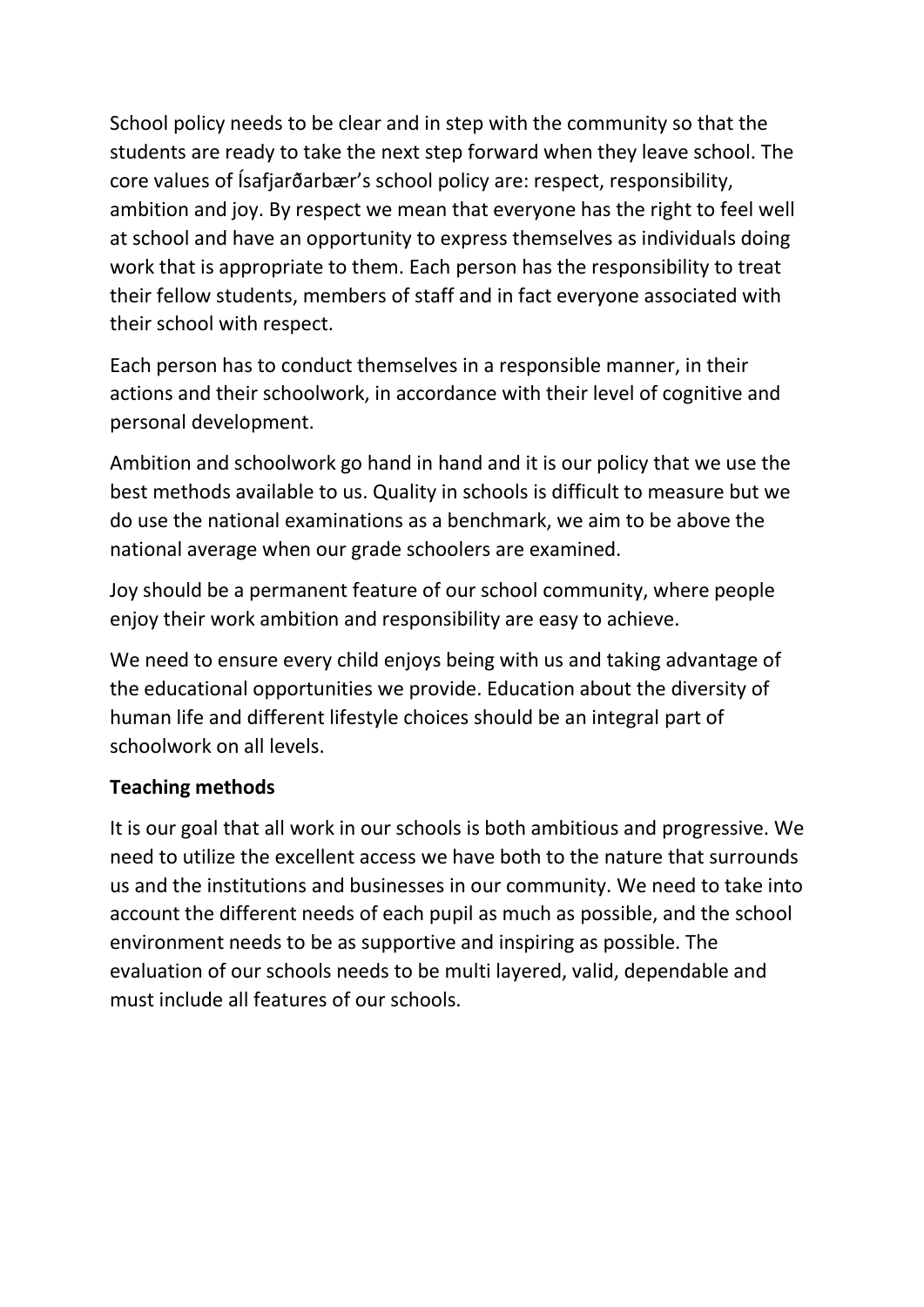## **In our schools:**

- We use diverse teaching methods and emphasize a variety of studies.
- We have clear and measurable objectives.
- We have the flexibility to address current issues in our classrooms.
- We promote exercise and healthy lifestyle choices.
- We emphasise cooperation between different classes and people working together in a broad sense.
- We take advantage of the environment as much as possible.
- Our students have the opportunity to take part in projects that inspire them to think creatively and out of the box.

# **Environment and organization**

We strive to have a spot available for every child older than 18 months in one of our kindergartens. We emphasize continuity in every child's day at school. Working conditions for staff and pupils must be good. We aim to have good access to library services. We try to instil respect in our pupils for their surroundings so they may help keep their environment tidy.

## **In our schools:**

- We emphasise safety in work and play
- The school grounds inspire our pupils to play
- We try to enhance pupil respect for their environment
- We emphasise protecting the environment and sustainable development

# **Health and exercise**

It is very important to begin educating pupils about the benefits of a healthy lifestyle right from the beginning and schools need to emphasize that in everything they do. It is very important that every student has access to organized physical activities every day. Healthy nourishment is very important.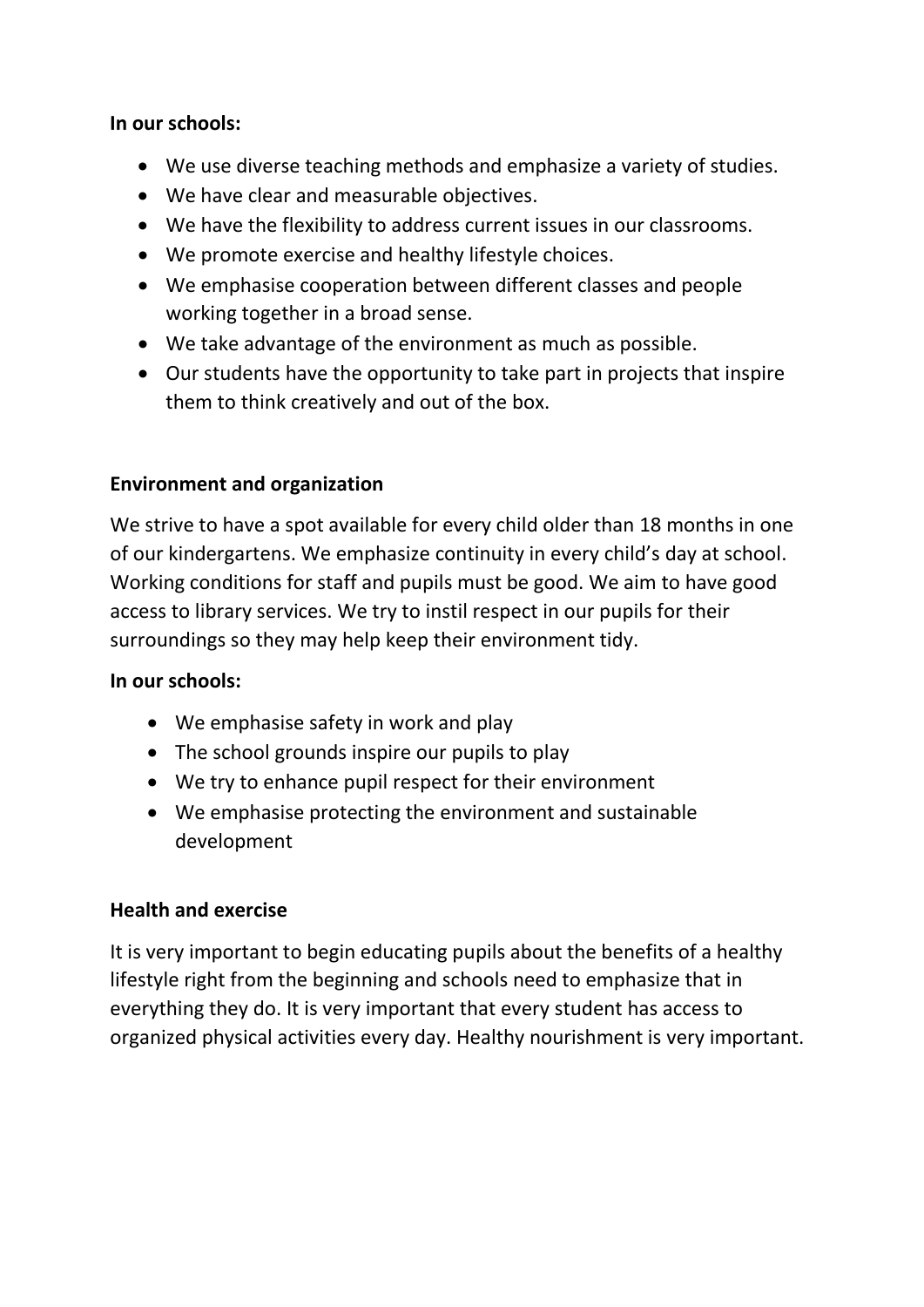## **In our schools:**

- We organize each day with the need of our students for physical activity in mind
- We follow the surgeon general's guidelines on nourishment for young people.
- Outdoor activities are an important part of schooling.
- We have a proactive policy on drugs and alcohol
- We do not tolerate the use of alcohol, tobacco or other recreational drugs

# **Respect and democracy**

We strive to foster mutual respect between staff, pupils and parents. We feel it is important to support each individual to express their opinions and feelings. It is our policy that an emphasis should be placed on teaching each person to take responsibility on his or her actions, to make use of the educational opportunities presented to them and to use the different forms of assistance offered to them. We also like to create opportunities for our students to have an influence on their school environment. Our schools have procedures in place to deal with bullying, trauma and other unforeseen incidents.

## **In our schools:**

- We work systematically on pupil self-respect and responsible behaviour.
- We do not tolerate bullying
- There is an emphasis on tolerance and individuality
- There is an emphasis on student well being
- We strive for a positive and joyful school environment
- There is an emphasis on self-discipline and punctuality

# **Co-operation amongst schools and other institutions**

The schools within the Ísafjarðarbær district are independent but we feel it's important that they cooperate with each other and other institutions that influence schoolwork. Participation in art, sports and other organized activities is a very important part of children's lives and cooperation between schools and the providers of these activities, both the institutions and their